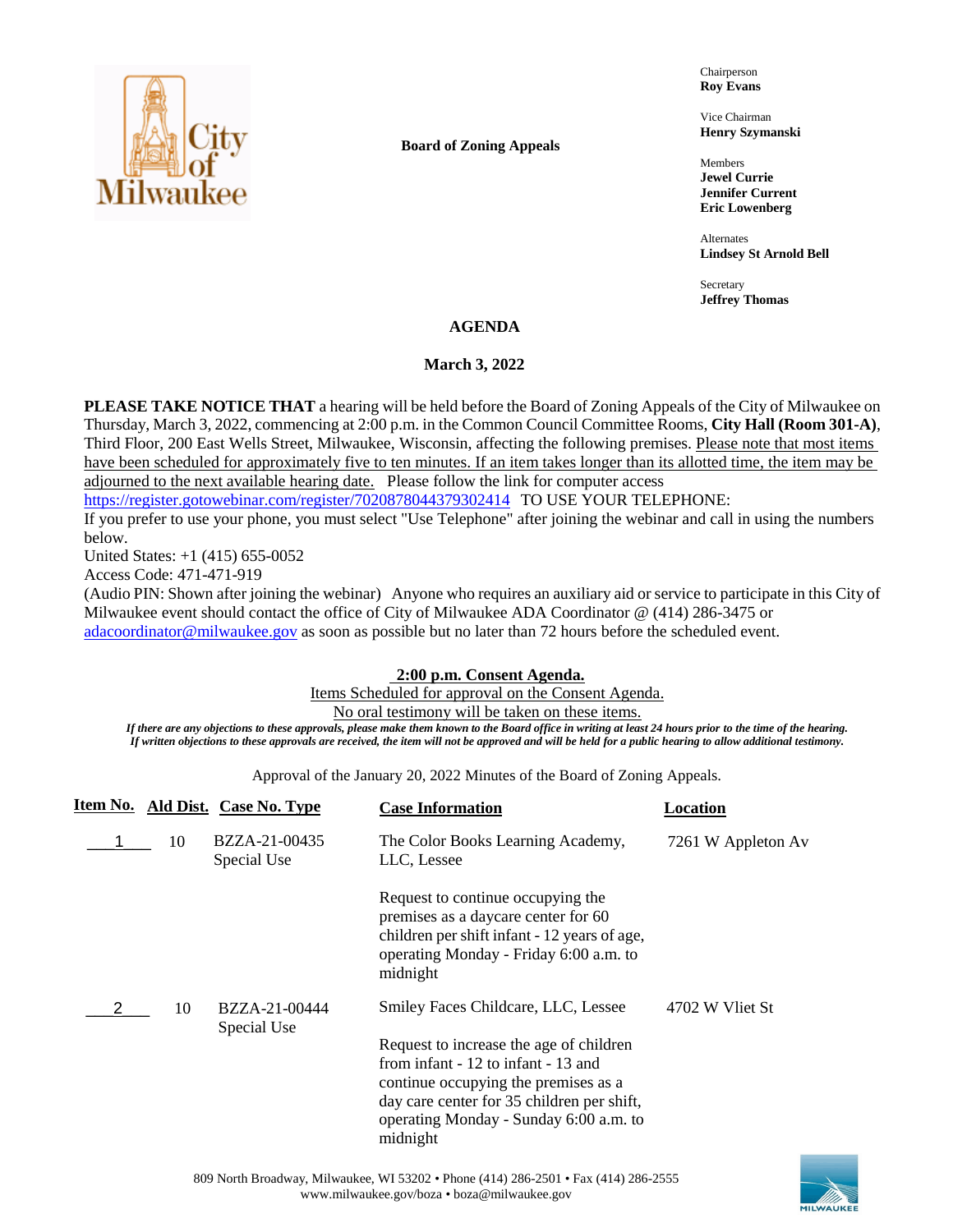| Board of Zoning Appeals, Hearing on Thursday, March 3, 2022 |    |                                              |                                                                                                                                                                                                                                                                                                                                                                                                                                                                          |                 |
|-------------------------------------------------------------|----|----------------------------------------------|--------------------------------------------------------------------------------------------------------------------------------------------------------------------------------------------------------------------------------------------------------------------------------------------------------------------------------------------------------------------------------------------------------------------------------------------------------------------------|-----------------|
| <u>Item No. Ald Dist.</u>                                   |    | <b>Case No. Type</b>                         | <b>Case Information</b>                                                                                                                                                                                                                                                                                                                                                                                                                                                  | <b>Location</b> |
|                                                             |    |                                              | 2:00 p.m. Consent Agenda (continued)<br>Items Scheduled for approval on the Consent Agenda.<br>No oral testimony will be taken on these items.<br>If there are any objections to these approvals, please make them known to the Board office in writing at least 24 hours prior to the time of the hearing.<br>If written objections to these approvals are received, the item will not be approved and will be held for a public hearing to allow additional testimony. |                 |
| 3                                                           | 11 | BZZA-21-00440<br><b>Dimensional Variance</b> | Russ Delong dba Clean Clothes R Us,<br><b>Property Owner</b>                                                                                                                                                                                                                                                                                                                                                                                                             | 3149 S 76Th St  |
|                                                             |    |                                              | Request to erect a hood sign that exceeds<br>the maximum allowed display area                                                                                                                                                                                                                                                                                                                                                                                            |                 |
| 4                                                           | 12 | BZZA-21-00456<br>Special Use                 | V & N Nash Real Estate Group, LLC,<br>Prospective Buyer                                                                                                                                                                                                                                                                                                                                                                                                                  | 802 S 3Rd St    |
|                                                             |    |                                              | Request to occupy the premises as a<br>rooming house for 15 occupants                                                                                                                                                                                                                                                                                                                                                                                                    |                 |
| 5                                                           | 13 | BZZA-21-00046<br>Special Use                 | Four Keys, LLC dba Rosen Nissan,<br>Lessee                                                                                                                                                                                                                                                                                                                                                                                                                               | 5400 S 27Th St  |
|                                                             |    |                                              | Request to continue occupying a portion<br>of the premises as light motor vehicle<br>outdoor storage                                                                                                                                                                                                                                                                                                                                                                     |                 |
| 6                                                           | 13 | BZZA-21-00452<br>Special Use                 | Enterprise Rent-A-Car Company of<br>Wisconsin, LLC, Lessee                                                                                                                                                                                                                                                                                                                                                                                                               | 5131 S 3Rd St   |
|                                                             |    |                                              | Request to continue occupying the<br>premises as a light motor vehicle<br>outdoor storage (permitted) and repair<br>facility (this is a new operator)                                                                                                                                                                                                                                                                                                                    |                 |
| 7                                                           | 13 | BZZA-22-00004<br>Special Use                 | National 1 Oil, LLC, Lessee                                                                                                                                                                                                                                                                                                                                                                                                                                              | 110 E Layton Av |
|                                                             |    |                                              | Request to continue occupying the<br>premises as a motor vehicle filling<br>station and car wash (this is a new<br>operator)                                                                                                                                                                                                                                                                                                                                             |                 |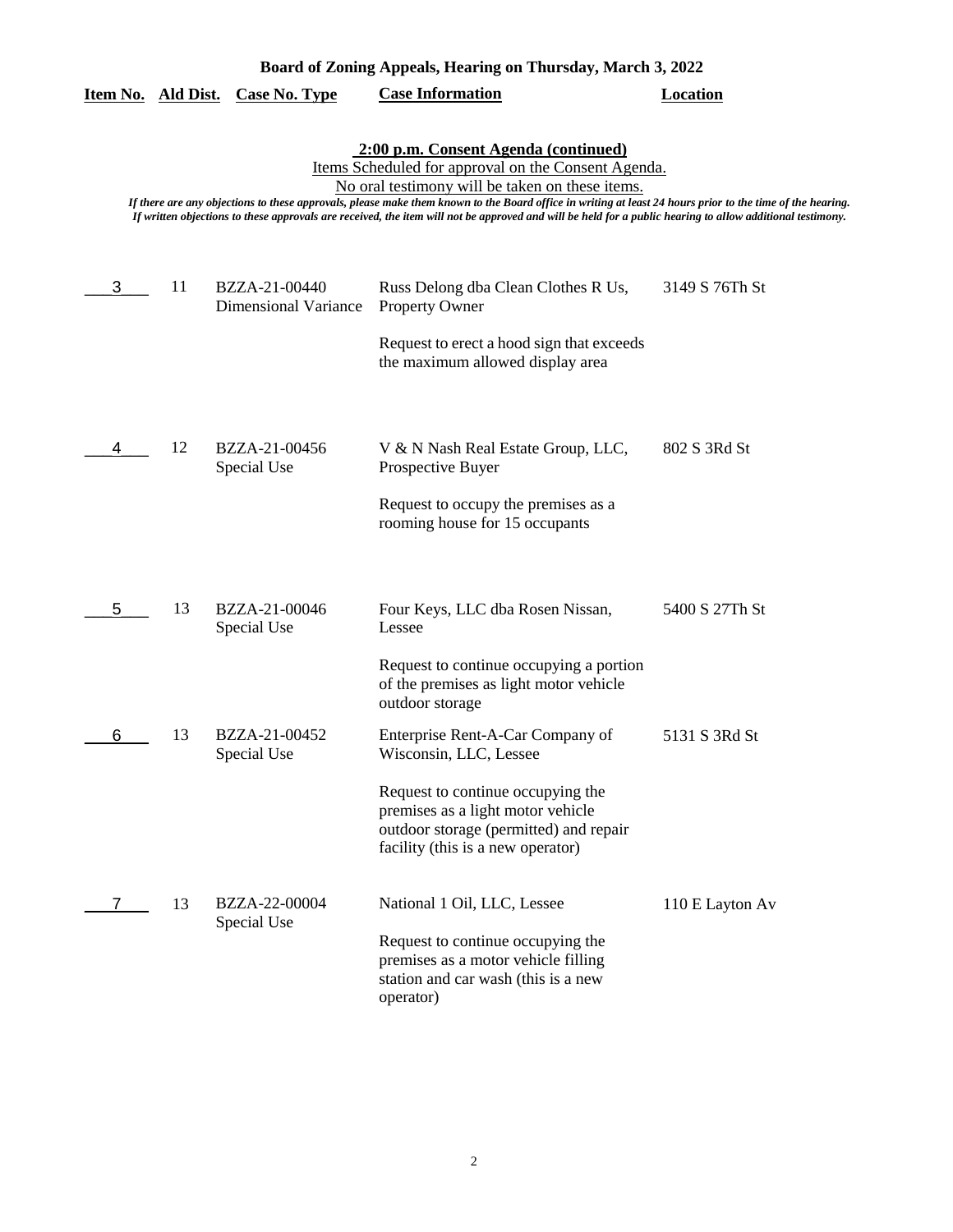| Board of Zoning Appeals, Hearing on Thursday, March 3, 2022                                                                                                                                                                                                                                                                                                                                                                                                              |                |                              |                                                                                                                                                                                                                     |                       |  |  |  |
|--------------------------------------------------------------------------------------------------------------------------------------------------------------------------------------------------------------------------------------------------------------------------------------------------------------------------------------------------------------------------------------------------------------------------------------------------------------------------|----------------|------------------------------|---------------------------------------------------------------------------------------------------------------------------------------------------------------------------------------------------------------------|-----------------------|--|--|--|
| Item No. Ald Dist.                                                                                                                                                                                                                                                                                                                                                                                                                                                       |                | <b>Case No. Type</b>         | <b>Case Information</b>                                                                                                                                                                                             | <b>Location</b>       |  |  |  |
| 2:00 p.m. Consent Agenda (continued)<br>Items Scheduled for approval on the Consent Agenda.<br>No oral testimony will be taken on these items.<br>If there are any objections to these approvals, please make them known to the Board office in writing at least 24 hours prior to the time of the hearing.<br>If written objections to these approvals are received, the item will not be approved and will be held for a public hearing to allow additional testimony. |                |                              |                                                                                                                                                                                                                     |                       |  |  |  |
| 8                                                                                                                                                                                                                                                                                                                                                                                                                                                                        | 15             | BZZA-21-00449<br>Special Use | Autumn West Holdings, LLC c/o<br>Community Advocates, Property Owner<br>Request to continue occupying the<br>premises as transitional housing for 21<br>occupants                                                   | 3410 W Lisbon Av      |  |  |  |
| 9                                                                                                                                                                                                                                                                                                                                                                                                                                                                        | 1              | BZZA-21-00450<br>Special Use | Kingdom Partners, Inc., Property Owner<br>Request to occupy the premises as a<br>social service facility                                                                                                            | 6091 N Teutonia Av    |  |  |  |
| 10                                                                                                                                                                                                                                                                                                                                                                                                                                                                       | $\overline{2}$ | BZZA-21-00453<br>Special Use | A Passion for Kids, LLC, Property<br>Owner<br>Request to continue occupying the<br>premises as a day care center for 64<br>children infant to 12 years of age,<br>operating Monday - Sunday 5:00<br>a.m. - midnight | 7526 W Fond Du Lac Av |  |  |  |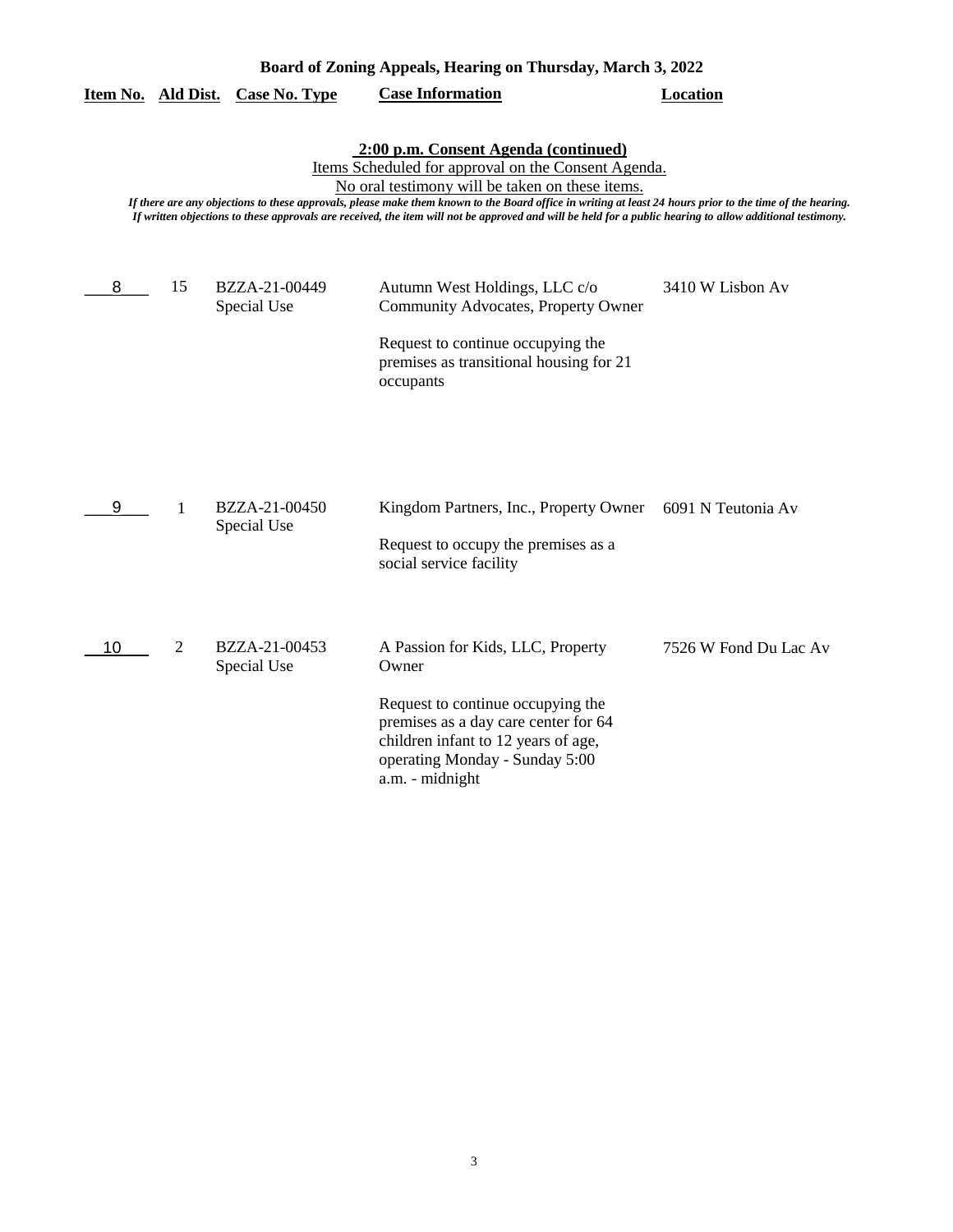| Board of Zoning Appeals, Hearing on Thursday, March 3, 2022                                                                                                                                                                                                        |    |                                              |                                                                                                                                                                  |                            |  |  |  |
|--------------------------------------------------------------------------------------------------------------------------------------------------------------------------------------------------------------------------------------------------------------------|----|----------------------------------------------|------------------------------------------------------------------------------------------------------------------------------------------------------------------|----------------------------|--|--|--|
| Item No. Ald Dist.                                                                                                                                                                                                                                                 |    | <b>Case No. Type</b>                         | <b>Case Information</b>                                                                                                                                          | <b>Location</b>            |  |  |  |
| 2:15 p.m. Public Hearings.<br>Please note that each item scheduled for a public hearing has been scheduled for approximately five to ten minutes.<br>If an item takes longer than its allotted time, the item may be adjourned to the next available hearing date. |    |                                              |                                                                                                                                                                  |                            |  |  |  |
| 11                                                                                                                                                                                                                                                                 | 9  | BZZA-21-00420<br>Special Use                 | K&P Towing, Lessee<br>Request to continue occupying the<br>premises as a light motor vehicle repair<br>and sales facility (this is a new operator)               | 7928 W Clinton Av          |  |  |  |
| 12                                                                                                                                                                                                                                                                 | 10 | BZZA-21-00407<br><b>Dimensional Variance</b> | John Burke, Property Owner<br>Request to construct a garage that<br>exceeds the maximum depth of the<br>building and exceeds the maximum rear<br>allowed setback | 2024 N 51St St             |  |  |  |
| 13                                                                                                                                                                                                                                                                 | 12 | BZZA-21-00241<br>Special Use                 | AJ's Celebration, LLC, Lessee<br>Request to occupy a portion of the<br>premises as an assembly hall                                                              | 1308 S Cesar E Chavez Dr A |  |  |  |
| 14                                                                                                                                                                                                                                                                 | 15 | BZZA-21-00210<br>Special Use                 | Lucky Sam II, LLC dba Lucky Sam<br>Food Mart, Property Owner<br>Request to continue occupying the<br>premises as a general retail<br>establishment               | 2401 N 21St St             |  |  |  |
|                                                                                                                                                                                                                                                                    |    |                                              | 3:00 p.m. Public Hearings.                                                                                                                                       |                            |  |  |  |

Please note that each item scheduled for a public hearing has been scheduled for approximately five to ten minutes. If an item takes longer than its allotted time, the item may be adjourned to the next available hearing date.

| 15 | 15 | BZZA-21-00365<br>Dimensional Variance | Marrio Barnes, Property Owner                                                                                                                                   | 1628 W Lloyd St |
|----|----|---------------------------------------|-----------------------------------------------------------------------------------------------------------------------------------------------------------------|-----------------|
|    |    |                                       | Request to allow a solid wood fence in<br>the side yard that exceeds the maximum<br>allowed height and is located within the<br>required 15 ft. vision triangle |                 |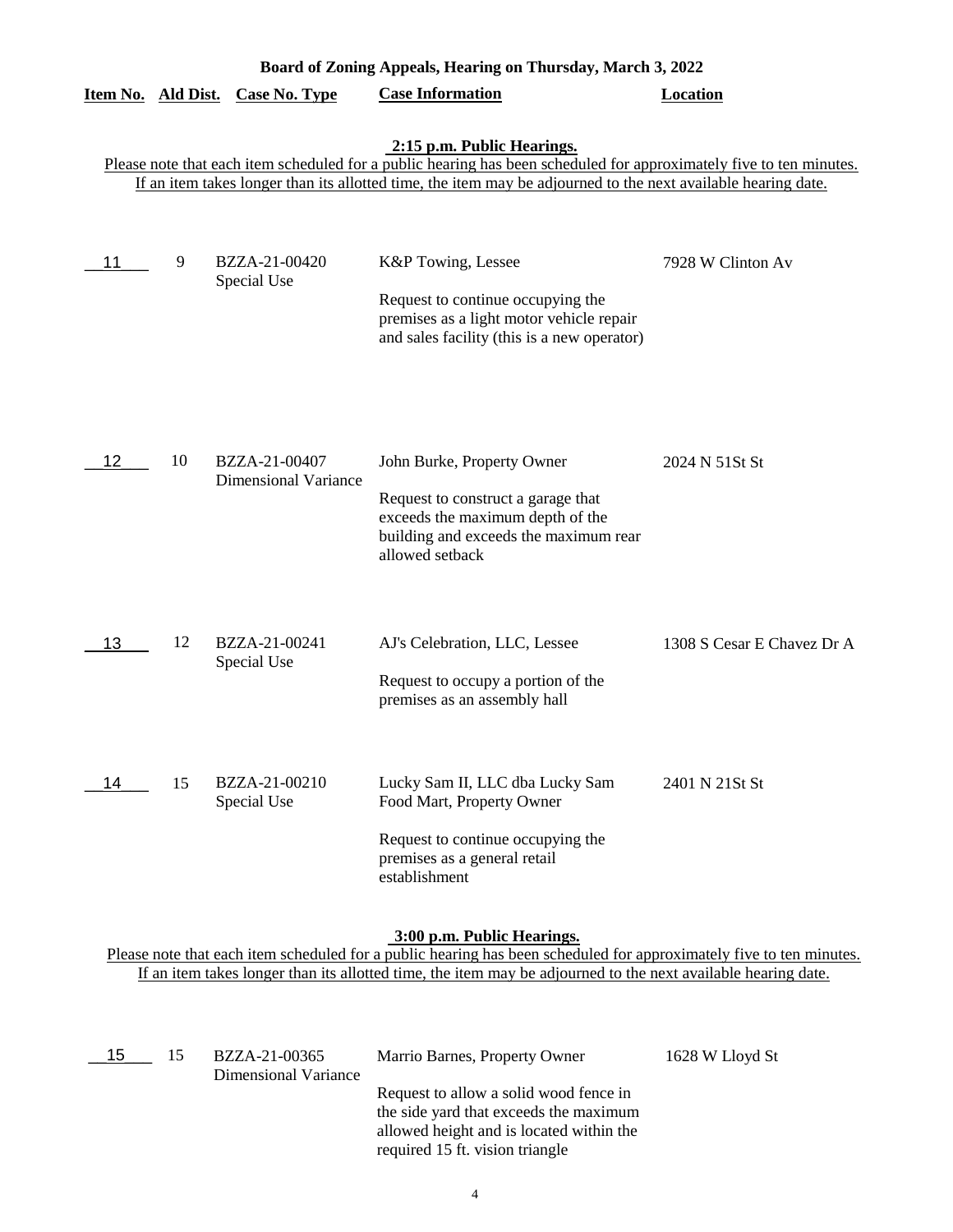| Board of Zoning Appeals, Hearing on Thursday, March 3, 2022 |    |                                                               |                                                                                                                                                                                                                                                                               |                    |  |
|-------------------------------------------------------------|----|---------------------------------------------------------------|-------------------------------------------------------------------------------------------------------------------------------------------------------------------------------------------------------------------------------------------------------------------------------|--------------------|--|
|                                                             |    | Item No. Ald Dist. Case No. Type                              | <b>Case Information</b>                                                                                                                                                                                                                                                       | <b>Location</b>    |  |
|                                                             |    |                                                               | 3:00 p.m. Public Hearings (continued)<br>Please note that each item scheduled for a public hearing has been scheduled for approximately five to ten minutes.<br>If an item takes longer than its allotted time, the item may be adjourned to the next available hearing date. |                    |  |
| 16                                                          | 15 | BZZA-22-00057<br>Use Variance,<br><b>Dimensional Variance</b> | Navdip Kaur, Property Owner<br>Request to construct a new general retail<br>establishment (grocery store) that does<br>not meet minimum setback<br>requirements, does not meet the<br>minimum required building height, and<br>exceeds the maximum allowed building<br>depth  | 1819 N 12Th St     |  |
| 17                                                          | 1  | BZZA-21-00155<br>Special Use,<br><b>Dimensional Variance</b>  | Carter's Christian Academy, Inc.,<br><b>Property Owner</b><br>Request to construct an indoor recreation<br>facility that does not meet the minimum<br>required glazing and the minimum<br>number of required parking spaces                                                   | 5261 N 35Th St     |  |
| 18                                                          | 1  | BZZA-21-00301<br>Special Use                                  | Reign, LLC, Lessee<br>Request to occupy a portion of the<br>premises as an assembly hall                                                                                                                                                                                      | 6115 N Teutonia Av |  |

#### **3:45 p.m. Public Hearings.**

Please note that each item scheduled for a public hearing has been scheduled for approximately five to ten minutes. If an item takes longer than its allotted time, the item may be adjourned to the next available hearing date.

| 19  | BZZA-21-00431<br>Use Variance | Life Changing Ministries, Inc.<br>Prospective Buyer                 | 6737 N Teutonia Av |
|-----|-------------------------------|---------------------------------------------------------------------|--------------------|
|     |                               | Request to occupy a portion of the<br>premises as an assembly hall  |                    |
| -20 | BZZA-21-00437<br>Special Use  | Gleason Redi Mix, LLC, Prospective<br>Buyer                         | 4111 W Mill Rd     |
|     |                               | Request to occupy the premises as a<br>heavy manufacturing facility |                    |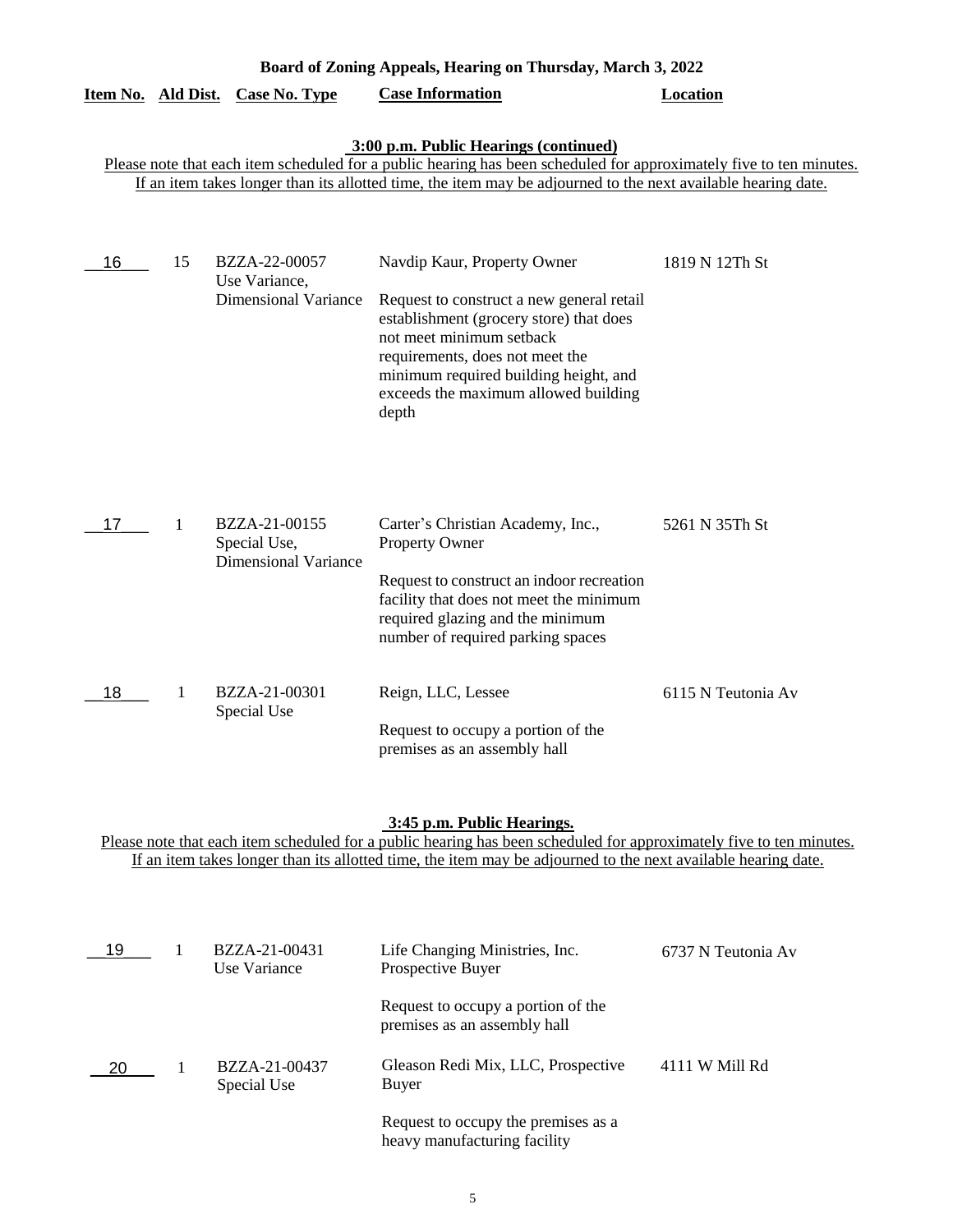| Board of Zoning Appeals, Hearing on Thursday, March 3, 2022 |                                                                                                                                                                                                                                                                               |                                               |                                                                                                                               |                            |  |  |  |  |
|-------------------------------------------------------------|-------------------------------------------------------------------------------------------------------------------------------------------------------------------------------------------------------------------------------------------------------------------------------|-----------------------------------------------|-------------------------------------------------------------------------------------------------------------------------------|----------------------------|--|--|--|--|
|                                                             |                                                                                                                                                                                                                                                                               | Item No. Ald Dist. Case No. Type              | <b>Case Information</b>                                                                                                       | <b>Location</b>            |  |  |  |  |
|                                                             | 3:45 p.m. Public Hearings (continued)<br>Please note that each item scheduled for a public hearing has been scheduled for approximately five to ten minutes.<br>If an item takes longer than its allotted time, the item may be adjourned to the next available hearing date. |                                               |                                                                                                                               |                            |  |  |  |  |
| 21                                                          | 4                                                                                                                                                                                                                                                                             | BZZA-21-00320<br>Special Use                  | 898 MU, LLC, Property Owner<br>Request to occupy the premises as a<br>rooming house for 15 occupants                          | 839 N 11Th St              |  |  |  |  |
| 22                                                          | 4                                                                                                                                                                                                                                                                             | BZZA-21-00451<br>Special Use,<br>Use Variance | 633 Holdings, LLC, Property Owner<br>Request to erect an off-premise sign that<br>exceeds the maximum allowed display<br>area | 633 W Wisconsin Av         |  |  |  |  |
| 23                                                          | 6                                                                                                                                                                                                                                                                             | BZZA-21-00176<br>Special Use                  | Hewanorra Corp., Lessee<br>Request to occupy the premises as an<br>assembly hall                                              | 2236 N Martin L King Jr Dr |  |  |  |  |

## **4:00 p.m. Public Hearings.**

Please note that each item scheduled for a public hearing has been scheduled for approximately five to ten minutes. If an item takes longer than its allotted time, the item may be adjourned to the next available hearing date.

| 24  | 6 | BZZA-21-00331<br>Special Use,         | Burleigh Street Automotive, LLC,<br>Lessee                                                                                        | 1032 W Burleigh St |
|-----|---|---------------------------------------|-----------------------------------------------------------------------------------------------------------------------------------|--------------------|
|     |   | Dimensional Variance                  | Request to occupy the premises as a light<br>motor vehicle sales facility that does not<br>meet the screening requirements        |                    |
| 25  | 6 | BZZA-21-00447<br>Dimensional Variance | Diamond Vision Investments, LLC,<br>Lessee                                                                                        | 432 E Center St    |
|     |   |                                       | Request to allow interior alterations to<br>the existing building that will not<br>meeting the minimum required glazing           |                    |
| 26. | 6 | BZZA-22-00016<br>Special Use          | DSK, LLC, Property Owner                                                                                                          | 507 W North Av     |
|     |   |                                       | Request to construct a commercial<br>building addition and occupy the<br>premises as a general office and cultural<br>institution |                    |